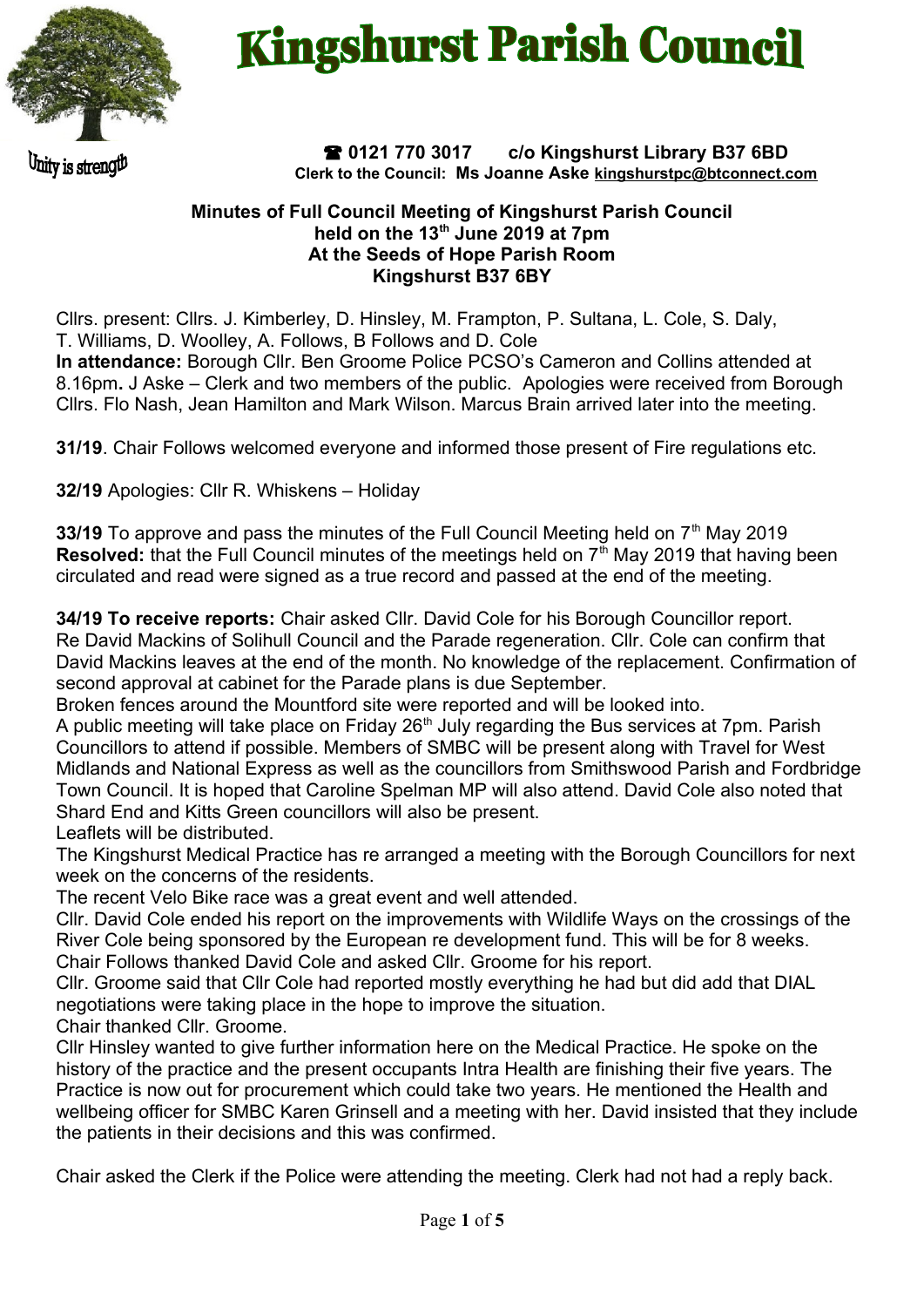**35/19. Public Participation:** To adjourn to allow public participation for 15 minutes. Residents are invited to give their views and question the Parish Council on issues On this agenda, or raise issues for future consideration at the discretion of the Chairman. Members of the public may not take part in the Parish Council meeting itself.

Mr. Colin Smart for the Communities of Solihull Council spoke here introduced himself is a community development worker now operating in Kingshurst and Fordbridge. He hopes to assist community members to develop their own groups. He offers his support and links existing people into groups and activities. He mentioned projects at Capitol House next to Yorkswood School and Redwood House. Colin can also help with applying for funding. He would appreciate the council recommending him.

Cllr. David Cole suggested that Colin come to each Parish Council meeting.

Further discussions on the role of Colin took place and the role of CAVA. Cllr. Cole mentioned the high mortality rate in the area.

Chair Follows thanked Colin Smart for his contribution.

Cllr. Hinsley spoke here regarding CAVA (supporting the voluntary communities) and a possibility of invite to September's KPC meeting. Cllr. Kimberley asked Colin regarding the funding. Colin explained that groups can be offered funding to establish a health and wellbeing group.

Another member of the public wanted to know if a Fun day event was being organised this year. The answer is no at the moment as the Pavilions is undergoing refurbishment. The Council will keep him informed.

**36/19** Finance: Chair of Finance Cllr. Kimberley noted here about the incorrect total of outgoings and said that the RFO will need to correct the information and give an exclamation as to why it wasn't correct over the three last months.

36.1 The Full Council agreed to pass the Junes 2019's cheque list as the individual invoices corresponded correctly with the cheques written out.

36.2 The Full Council agreed to purchase a bench for retirement plaque to B. Mulready for long service.

#### **37/19 Events To receive and approve reports from KPC Events working party and make decisions as appropriate.**

Cllr. Kimberley mentioned the recent discussion of the Tea Dance and a Christmas Disco. Ides have been put forward but hopefully between now and the end of the year it is expected to hold some events.

Cllr. Cole asked that Colin Smart should be invited to the working party of the events. Cllr. Kimberley said he would be welcome.

The Big Lunch was also mentioned here as a reminder.

#### **38/19 Allotments: To receive and approve reports from KPC Allotments Committee and make decisions as appropriate**.

*The agenda items 38.1, 38.2, 38.4 were incorporated in the report*

Cllr Hinsley reported here on the recent vandalism. For security measures the small gate has been removed and a secure fence has now been installed today.

Allotment holders have recently mentioned that tools and hose pipes are going missing. An inspection took place on the  $3<sup>rd</sup>$  June that resulted in one termination and a formal warning notice.

Cllr Frampton and a fellow helper tidied up the blue container. Not all the new fence panels were used and are stored in there.

A quote to trim the outside of the fence hedge on a monthly basis of £20 a month from April to November will be in correspondence to discuss.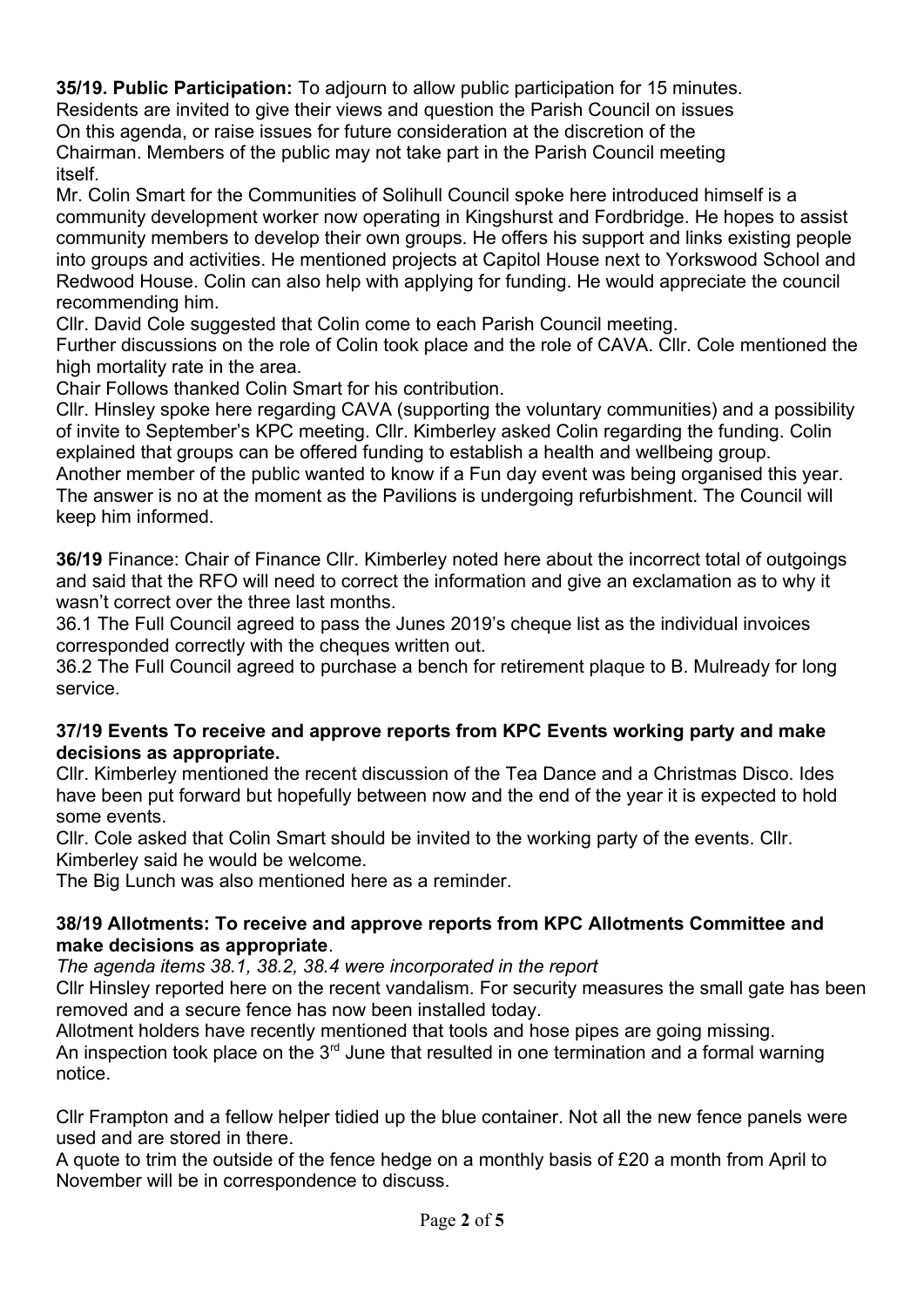A Wendy house donation by two allotment holders was given permission to erect on the Jubilee gardens.

Cllr. Frampton spoke on the crime figures from April. He is concerned that the allotment crime of the shed being burned down didn't appear to be on the statistics. Discussion took place that a crime number was not given even though it was reported to the police. He hoped that in the future all people will report the crimes.

Cllr. Williams offered an idea of an incident log kept at the allotments. Incident numbers could also be recorded.

Cllr. Frampton wanted to know if there was insurance. It was explained that no insurance for belongings is in place by the KPC but there is liability insurance.

Cllr. Hinsley mentioned there is another telephone number to report crimes as well as 101. He said he will keep a log himself of any crimes committed at the allotments as well as reporting to the Clerk.

Chair Follows went on to agenda 38.3

38.3 To approve and pass the minutes of the Allotment Minutes of 11th April 2019 **Resolved:** that the Allotment minutes of the meetings held on 11<sup>th</sup> April 2019 that having been circulated and read were signed as a true record and passed at the end of the meeting. Motioned by T Williams and seconded by Cllr. Kimberley.

**39/19 Transport and Environmental:** Cllr. Sultana briefly recapped on the litter picking groups in the area that are well supported. The great British spring clean was successful and Cllr. Sultana is invited to represent his group at the Houses of Parliament.

Wildlife ways of SMBC have posters available and Paul has some for anyone that can display them. Paul also suggested that the KPC invite Peter Sharples the Engagement Officer of SMBC to one of the forthcoming events, as wildlife ways are doing a lot of work in Cooks Lane area. Cllr. B. Follows asked about the new trees on the Chester road.

Cllr. Sultana said they were supplied by The European Central Funding is creating green spaces for wildlife.

Cllr Hinsley will put a poster on the website. He spoke also of the changes of traffic plans at Sharmans Cross. This is to relief traffic. He mentioned Hurst Lane tailbacks also and a petition was put into SMBC and the reopening of improvement investigations.

Cllr. Daly spoke here that she requested a zebra crossing at the bottom of Meriden Drive. Cllr. B. Follows also requested this and the removal of the speed bumps. Further discussions progressed on this subject.

### **40/19 KPC Documents/legislations to be discussed and make decisions as appropriate**

40.1 Discussion of possible Name change of Parish to Town for KPC. Chair Follows put it to the Council the pros' and cons' of changing the name. It was agreed to keep the name Parish Council. 40.2 A discussion took place for meetings of the KPC to either remain on a Thursday at the Seeds of Hope or change back to Tuesday Evenings when the Pavilions opened in September which will still be free of charge. It was agreed to put this on the agenda for September and to book the SOH room for the September monthly meeting.

40.3 A discussion progressed regarding the position of the Chair to only be for one year. Cllr. Cole spoke on this subject and asked what the council thought of having a one year time limit on it. Cllr. Kimberley spoke on the election of the chair that is elected only for one year each year. If there are others that want to take on the job then he would be happy to go with this. No proposals were motioned on this subject.

### **41/19 To receive reports from members representing KPC on outside bodies**

41/1 Birmingham Airport Consultative Committee: It was established here that Cllr. B. Follows is having a meeting with Andy Holding before the main meeting to be introduced to the formalities etc.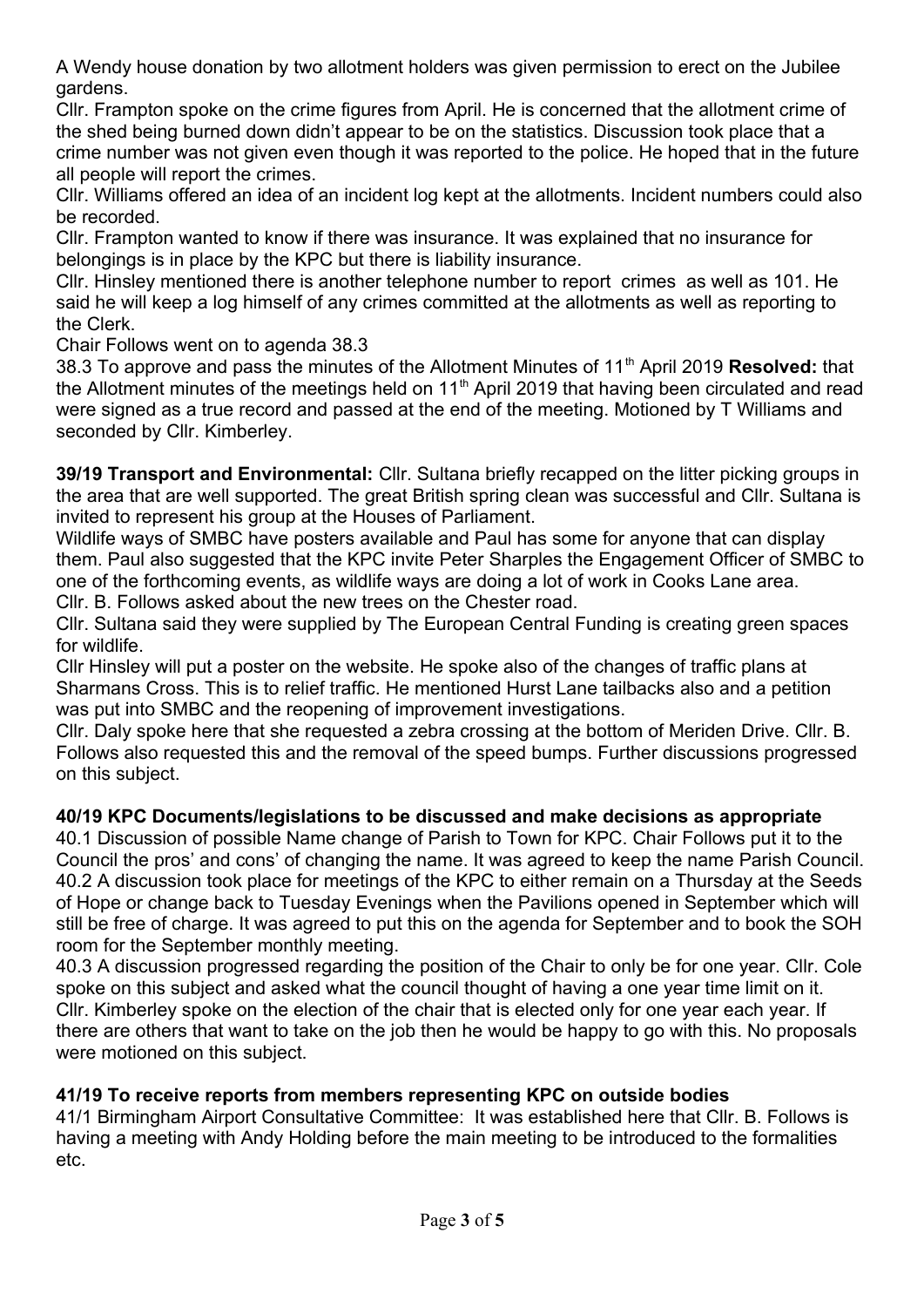41/2 WALC/SAC – Chair Follows reported that the next meeting is coming up near the end of the month. He will report back after the meeting.

41/3 School Governors Reports. Cllr. Follows spoke on Yorkswood hopefully moving into the new school in the six weeks holiday.

Kingshurst Primary have just had an offsted visit reported Cllr. David Cole. It is hoped the results will be posted on the website soon.

Marcus Brain spoke on St. Anthony's Primary School and they will be having an offsted within the next six months or so.

## **42/19 Progress reports for information/action and make decisions as appropriate:** None

**43/19 Planning**: To consider and comment on any planning applications received: None received.

**44/19 Planning: proposed for the future.** Nothing received.

**45/19 Information items:** To receive and discuss items for information and comment/action if appropriate.

45/1 Correspondence and emails. All councillors receive a list of emails and post before the meeting.

A quotation had been received from Steve England regarding the brambles growing through the Allotment hedge. He quoted a £20 per month between April and November. Chair Follows asked for comments.

Cllr. Williams thought it was a good idea. Cllr. Frampton thought it was a bit steep.

Cllr Hinsley spoke on the quotes previously in the past. It was proposed by Cllr. Williams to accept the quotation of £20 a month from April to November. This was seconded by Cllr. Linda Cole. All agreed. The Clerk was instructed to let him know the KPC would like him to invoice monthly the £20 fee.

Cllr. Sultana wanted the council to confirm to him that the quotation was from a legitimate contractor and that he would use the health and safety of blocking off the path while he is working on the brambles. Cllr. Hinsley spoke of the gardeners and had no concerns with the Father and Son business that already to work for the Council.

Cllr. Hinsley spoke here on the Medical Practice and the tender out for Procurement. He states that he asked for the patients to be part of the discussions. David spoke on the recent figures of GP surgeries and the Kingshurst Practice is termed as failing. He asked that the KPC put some pressure on the NHS to give Kingshurst a better service.

Cllr. Kimberley agreed and asked to move a motion to send a letter to the appropriate body expressing the concerns. All agreed to send a letter to the NHS. Clerk asked Cllr. Hinsley for the name of the body to address the letter too.

Two PSCO's came into the meeting at 8.16pm

**46/19 Councillors' reports and items for future agenda:** Councillors are requested to use this opportunity to report minor matters of information not included elsewhere on the agenda and to raise items for future Agendas. **Councillors are respectfully reminded that this is not an opportunity for debate or decision making.**

Cllr. Woolley spoke on the dangerous deterioration of the footpaths near the Car park of Babbs Mill. He also mentioned waste paper bins emptied all over the park.

The two PSCO's spoke here on the damaged footpath and confirmed that it had been fixed. It was confusing as there may be two paths that are damaged. The Police said they would go and investigate it now and report back to the Committee before the end of the meeting.

PSCO Cameron gave a brief report on recent events regarding the motorbikes being ridden on green space. Photos can be uploaded onto the Police website of the culprits. He spoke on the crimes not being reported and if an official report went ahead it would lead to prosecutions.